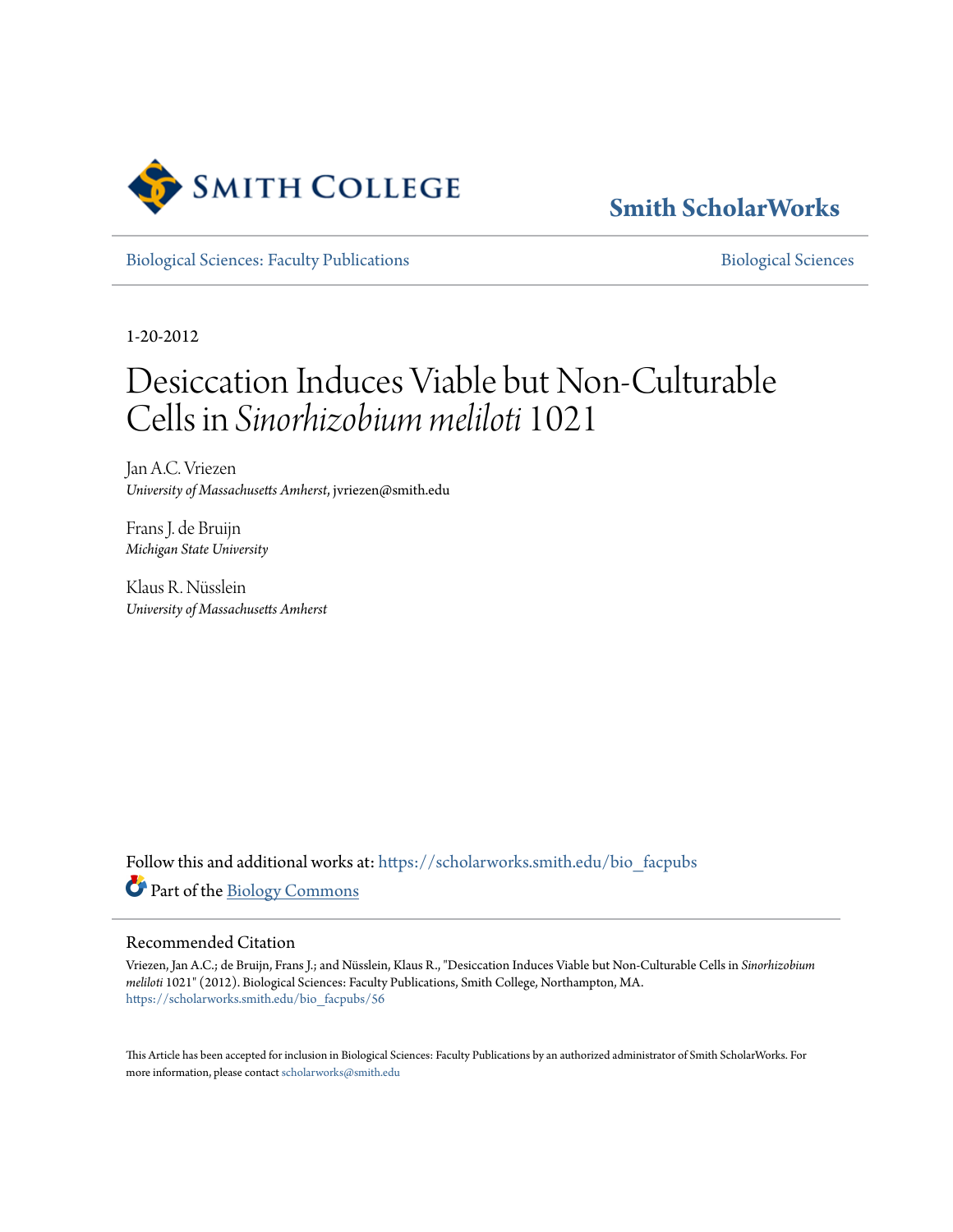ORIGINA L Open Access

# Desiccation induces viable but Non-Culturable cells in Sinorhizobium meliloti 1021

Jan AC Vriezen<sup>1,2</sup>, Frans J de Bruijn<sup>1,3</sup> and Klaus R Nüsslein<sup>2\*</sup>

#### Abstract

Sinorhizobium meliloti is a microorganism commercially used in the production of e.g. Medicago sativa seed inocula. Many inocula are powder-based and production includes a drying step. Although S. meliloti survives drying well, the quality of the inocula is reduced during this process. In this study we determined survival during desiccation of the commercial strains 102F84 and 102F85 as well as the model strain USDA1021.

The survival of S. meliloti 1021 was estimated during nine weeks at 22% relative humidity. We found that after an initial rapid decline of colony forming units, the decline slowed to a steady 10-fold reduction in colony forming units every 22 days. In spite of the reduction in colony forming units, the fraction of the population identified as viable (42-54%) based on the Baclight live/dead stain did not change significantly over time. This change in the ability of viable cells to form colonies shows (i) an underestimation of the survival of rhizobial cells using plating methods, and that (ii) in a part of the population desiccation induces a Viable But Non Culturable (VBNC)-like state, which has not been reported before. Resuscitation attempts did not lead to a higher recovery of colony forming units indicating the VBNC state is stable under the conditions tested. This observation has important consequences for the use of rhizobia. Finding methods to resuscitate this fraction may increase the quality of powder-based seed inocula.

Keywords: Sinorhizobium meliloti, Desiccation, Live/Dead, Viable But Non-Culturable

#### Introduction

Rhizobia form root nodules in symbiosis with legumes in which they fix atmospheric nitrogen and supply the fixed nitrogen to the plants ([Jones et al. 2007\)](#page-8-0). This system can be used to replenish soils with biologically-fixed nitrogen, and reduces the need for chemical fertilizers and pollution. However, this process is affected by salinity, drought and desiccation stress [\(Zahran 1999; Vrie](#page-9-0)[zen et al. 2007](#page-9-0)). To make optimal use of this system, inoculants are employed which allow for close contact between the microorganisms and the germinating seed ([Smith 1992](#page-9-0); [Kosanke et al. 1999](#page-8-0); [Deaker et al. 2004\)](#page-8-0). Many inoculants are powder-based, and a drying step during production reduces their quality [\(Kosanke et al.](#page-8-0) [1992\)](#page-8-0). According to [Catroux et al. \(2001\)](#page-8-0) many inoculants remain unreliable because of the inability of

\* Correspondence: [nusslein@microbio.umass.edu](mailto:nusslein@microbio.umass.edu)

<sup>2</sup> Department of Microbiology, University of Massachusetts, Amherst, Massachusetts, USA, MA 01003

Full list of author information is available at the end of the article



bacterial cells to persist under adverse conditions, including desiccation.

Many conditions have been identified that affect the survival of agriculturally important Rhizobiaceae during desiccation [\(Vincent et al.](#page-9-0) 1962; [Bushby and Marshall](#page-8-0) [1977](#page-8-0) Some factors affecting the survival of root nodule bacteria on desiccation; [van Rensburg and Strijdom](#page-9-0) [1980;](#page-9-0) [Dye 1982](#page-8-0); [Salema et al 1982](#page-9-0) Death of rhizobia on inoculated seed, 1982 Rupture of nodule bacteria on drying and rehydration; [Kremer and Peterson 1983](#page-8-0); [Mary et al. 1985, 1986; Kosanke et al. 1992;](#page-8-0) [Smith 1992](#page-9-0); [Chenu 1993; Boumahdi et al. 1999](#page-8-0); [Estrella et al. 2004](#page-8-0); [Kaci et al. 2005;](#page-8-0) [Vriezen et al. 2006](#page-9-0)). These conditions include the intrageneric differences to cope with desiccation stress affecting survival [\(vanRensburg and Strij](#page-9-0)[dom 1980;](#page-9-0) [Mary et al. 1985, 1986;](#page-8-0) [Trotman and Weaver](#page-9-0) [1995](#page-9-0); [Boumahdi et al. 1999;](#page-8-0) [Sadowski and Graham](#page-9-0) [1998\)](#page-9-0). All of these studies estimated the surviving fraction of cells using plate count techniques, however, it is possible that the number of surviving cells is not affected but just the ability to form colonies. For a long

© 2012 Vriezen et al; licensee Springer. This is an Open Access article distributed under the terms of the Creative Commons Attribution License [\(http://creativecommons.org/licenses/by/2.0](http://creativecommons.org/licenses/by/2.0)), which permits unrestricted use, distribution, and reproduction in any medium, provided the original work is properly cited.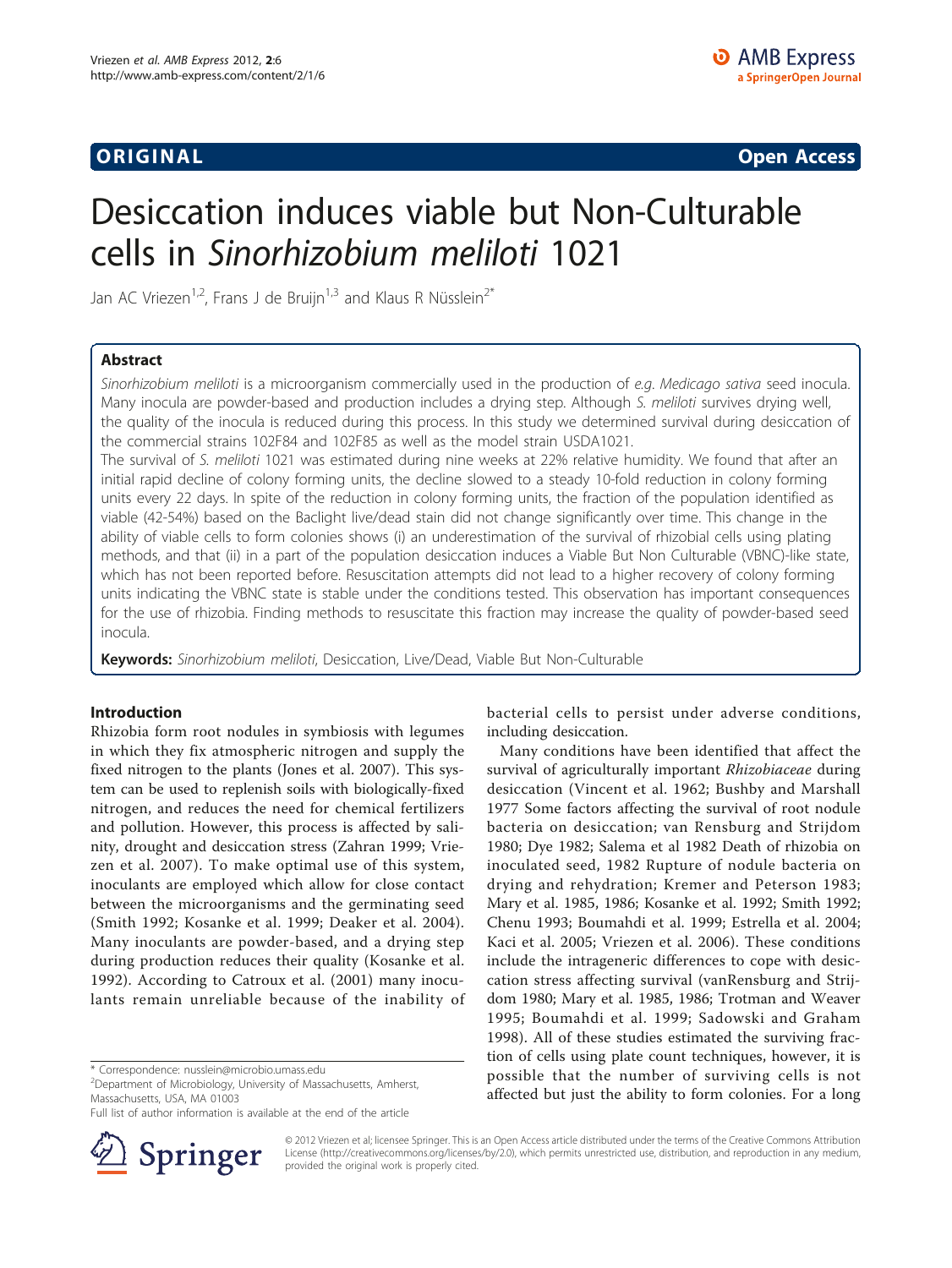time it has been known that cells can enter a Viable But Non-Culturable (VBNC) state, which includes rhizobia ([Manahan and Steck 1997, Alexander et al. 1999, Basa](#page-8-0)[glia et al. 2007\)](#page-8-0). The VBNC state is a state in which cells are viable, but do not form colonies. The induction of this physiological state is very relevant to field practices since rhizobial VBNC cells do not infect plants, while those able to form colonies do ([Basaglia et al.](#page-8-0) [2007](#page-8-0)).

To be able to understand the fate of microorganisms in seed inocula that require a drying step, rhizobial cells need to be investigated under the limiting conditions they experience under desiccation stress. Therefore, we studied the fate of S. meliloti cells during desiccation stress from three days to nine weeks. We not only determined the number of surviving cells that are able to form colonies on regular growth media, but also estimated the surviving cells using direct counting techniques including the live/dead stain. Based on differences in results between these enumeration techniques, the results indicate that only a fraction of the living rhizobial cells are able to form colonies after desiccation suggesting that desiccation induces a VBNC state. The finding that desiccation induces a VBNC state in rhizobia has not been reported in the literature before. Finding methods to resuscitate the VBNC population may greatly enhance culturability of rhizobia, thus the quality of powder-based seed inocula.

#### Materials and methods

#### Materials, strains, growth and drying media

S. meliloti 1021 ([Meade et al. 1982](#page-8-0)) was taken from our culture collection. Commercially available strains of 102F84 and 102F85 from the Novozyme collection (strain NRG-43 and NRG-185 by [Rice \(1982\)](#page-9-0) respectively) were provided by R.S. Smith. The media used were Tryptone Yeast extract (TY, [Beringer 1974](#page-8-0)), Yeast Extract Mannitol Broth (YMB, [Atlas and Parks 1993\)](#page-8-0), and Phosphate Mannitol Medium (PMM, [Vriezen et al.](#page-9-0) [2006](#page-9-0)). The matrices used were Ottawa Sand Standard (1 g/microcentrifuge tube, 20-30 mesh, Fisher Scientific, Fairlawn, New Jersey), alfalfa seeds were previously sterilized ([Vriezen et al. 2006](#page-9-0)) and guaranteed untreated. (1 g/microcentrifuge tube, Outsidepride, BS-ALFALFA-5; Lot No: A2N-1769-3) and 0.45 μM nitrocellulose filters (25 mm diameter; Millipore, HA02500, Bedford, MA).

#### Assay to measure survival during desiccation

Survival during desiccation was determined using a method developed previously ([Vriezen et al., 2006\)](#page-9-0). Briefly, TY medium was inoculated and incubated with bacteria for three days at 28°C, while agitated at 220 rpm until full cell density was reached (OD $_{595 \text{ nm}} \sim 2.5$ ). Fifty microliters of this culture were transferred to tubes

containing each five milliliters of YMB or PMM, and incubated with agitation at 28°C. Resulting exponentially growing cultures were incubated until an  $OD_{595\ nm}$  = 0.1-0.4 was reached, and concentrated by centrifugation. The pellet was resuspended in one milliliter of sterile YMB or PMM medium and pipetted 100 μL onto a scaffold, which here is a nitrocellulose filter, sand or seed. Nitrocellulose filters are historically used for drying rhizobia in studies addressing the responses of said organism to desiccation ([Mary et al. 1985](#page-8-0) and [1986](#page-8-0), [Boumahdi et al. 1999\)](#page-8-0). In previous studies, we found a relation of cell number with desiccation survival. When using nitrocellulose filters, this is not seen. The three different matrices were placed into a microcentrifuge tube and stored at a relative humidity (RH) of 22% for three days at 20°C in the dark. 22% RH was chosen because survival of S. meliloti RCR2011, the parent of S. meliloti 1021, is highest between 67%-22% RH (Marie et al, 1985). Thus for studying physiological responses, drying at 22% RH represents severe desiccation conditions without detrimental effects of drying too fast or too severe. 22% RH in the air phase was obtained by drying in airtight glass jars over a saturated solution of potassium acetate [\(Vriezen et al, 2006](#page-9-0)).

To determine the number of surviving cells, the filters were removed from the jars and exposed to 100% RH for one hour inside an enclosed container at room temperature since exposure to water saturated air increases the colony forming units (Data not shown). One milliliter YMB medium was added to the sample while inside the microcentrifuge tube, and the CFU were determined by plate counting on YMB.

#### Microscopic examination

To study the possibility of irreversible binding to the filter, the recovery efficiency of cells from the filters was determined using plate counts and phase contrast microscopy. A volume of 50 μL of non-diluted crystal violet (Difco 4312525) was added to one milliliter of bacterial suspension to enhance the contrast. Also the live/dead staining kit (Baclight, Invitrogen, Carlsbad, CA) was used to estimate relative numbers of dead and living recovered cells making use of the selective permeability of cell membranes for propidium iodide ([Anon](#page-8-0)[ymous 2004](#page-8-0); [Basaglia et al. 2007](#page-8-0)). This assay is based on the differential ability of two nucleic acid dyes to penetrate the cell. The green fluorescent dye penetrates all bacterial cells, while the larger red fluorescent dye binds the DNA of only those cells it can penetrate, i.e. those with compromised membranes. Resuspended cells were mixed 1:1 in 1 mL solution containing 3 μL Syto9 and 3 μL propidium iodide. 25 μL of this solution were transferred onto a microscopic slide coated with LE Agarose (Genepure, ISC Bioexpress, Kaysville, Utah). LE agarose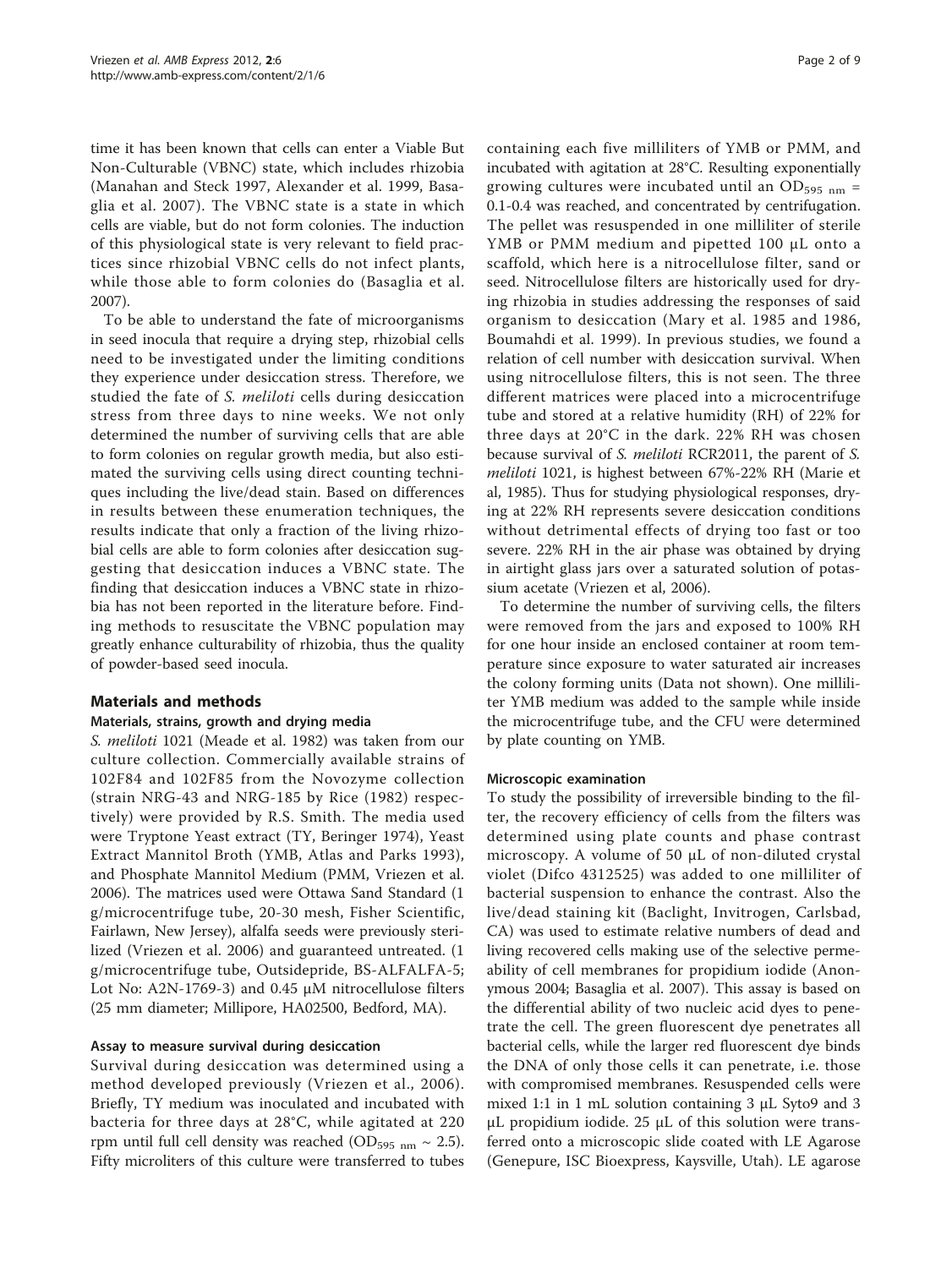was used to immobilize cells to aid with direct counting ([Liu et al. 2001](#page-8-0)). After 15 minutes incubation in the dark, the numbers of live and dead cells were counted microscopically using epifluorescent illumination (Olympus BX51, Olympus USA, Center Valley, PA) with the appropriate filter blocks. At least three frames per sample were completely counted with a minimum of one hundred cells.

#### Mathematical methods

The percentage of surviving cells are displayed as the  $^{10}$ Log of this percentage, where 2 = 100% survival and 0 = 1% survival. Regression lines were calculated and line graphs made using Excel (Microsoft Office Excel 2003 SP2). The F-test was used to determine differences in variance, the T-test to determine levels of significance using Excel. SEM = Standard Error of the Mean. For further calculations, please see Additional file [1.](#page-8-0)

#### Results

#### Survival during desiccation of three S. meliloti strains

Two commercially available S. meliloti strains were tested for their ability to survive desiccation and compared to the survival of model organism S. meliloti 1021 (Figure [1A\)](#page-4-0). Survival of strain 1021 at 1.51% is not significantly different than that of strain 102F84 with 1.61%  $(P > 0.10)$ . 2.80% of cells of strain 102F85, survived, which is 1.9 and 1.7 fold better than strain 1021 and 102F84, respectively ( $P < 0.10$ ).

#### Identification of a suitable matrix for desiccation studies

To discriminate between matrix and desiccation effect, three matrices were tested for their effect on survival of S. meliloti 1021 during desiccation.": (i) nitrocellulose filters, (ii) Ottawa Sand, and (iii) alfalfa seeds. Controlled storage conditions without drying were achieved using the same matrices, but the matrices were kept in air above water leading to 100% RH in the air-phase. The colony forming units (CFU) of surviving cells on a nitrocellulose filter in Ottawa Sand and on alfalfa seeds was negatively affected during storage at 22% RH (Figure [1B\)](#page-4-0). When dried in Ottawa Sand and on nitrocellulose filters, the CFU declined to 7.7% and 3.1% of the original CFU respectively (Figure [1B\)](#page-4-0), and did not differ significantly ( $P > 0.05$ ). When *S. meliloti* cells were dried on alfalfa seeds, the reduction in colony forming units was much greater, and only 0.018% survived (a 5.7 ×  $10<sup>3</sup>$  fold reduction, Figure [1B](#page-4-0)). This reduction includes both a matrix as well as an adverse effect caused by desiccation. At 100% RH, the number of CFU was not affected negatively in sand nor on filters, however, when placed on sterile alfalfa seeds, CFU did decline to 0.27%. This can be explained by a toxic effect of the seed-surface, which has been described previously ([Salema et al.](#page-9-0)

[1982](#page-9-0) Death of rhizobia on inoculated seed, [Smith 1992](#page-9-0), [Vriezen et al. 2006](#page-9-0), [Penna et al. 2011](#page-9-0)). We chose to further explore the responses of S. meliloti 1021 to desiccation using nitrocellulose filters, since the error on filter is lower compared to the use of a sand matrix, and no negative matrix effect is seen similar to drying on alfalfa seeds. Most importantly, since the focus of this investigation was the physiological response to desiccation of S. meliloti, the ideal matrix does not affect survival but only desiccation does

#### Microscopic examination using differential staining

Desiccation over seven days affected the culturability of the cells (Figure [1C\)](#page-4-0). After seven days at 22% RH the number of CFU dropped to 6.8% compared to the direct count. In comparison, after the same time but at 100% RH there was no significant loss in the numbers of CFU or total cells.

Since only a fraction of the cells form colonies after desiccation, we expected that those cells that lost the ability to form colonies have a compromised cell membrane. To determine the role of desiccation in the loss of cell membrane integrity, the BacLight Live/dead stain was employed on the cells recovered from nitrocellulose filters. Using this stain one can discriminate between cells that lost membrane integrity, stain red and are dead, while intact viable cells stain green (See Additional file [2](#page-8-0)). At 100% RH, the number of dead cells (4.4  $\pm$ 0.5%) had not changed significantly after three days compared to experimental onset (Figure [1D](#page-4-0)). However, after drying over three days, the number of dead cells (red) increased to 56.9  $\pm$  10.6%, while the remaining 43.1% of the cells stained green. During that time there was no significant difference between direct microscopic counts supported by the contrast enhancing dye crystal violet and direct counts with the BacLight stain.

#### Long term storage

After long-term desiccation, we found that the fraction of cells that are able to form a colony decreased from 4.0% (SEM = 0.8) after seven days to 0.24% (SEM = 0.08) after 63 days (Figure [2A](#page-5-0)). Direct microscopic observation using BacLight staining showed that, after seven days, an estimated 47.7% of cells stained red, thus, are dead (SEM = 2.3) and 48.3% of the cells are viable but do not form colonies. After 63 days, the fraction of viable cells was 53.7%, while 46.1% stain red and thus are dead (SEM  $= 2.3$ ). There was no significant difference in the number of dead (red) cells between these time points ( $P > 0.05$ ). We annotated the fraction of viable cells that lost their ability to form a colony the Viable But Non-Culturable fraction, or VBNC. In this experiment, after seven days, the VBNC fraction relative to the total number of green cells is 100-(4.0/52.3  $\times$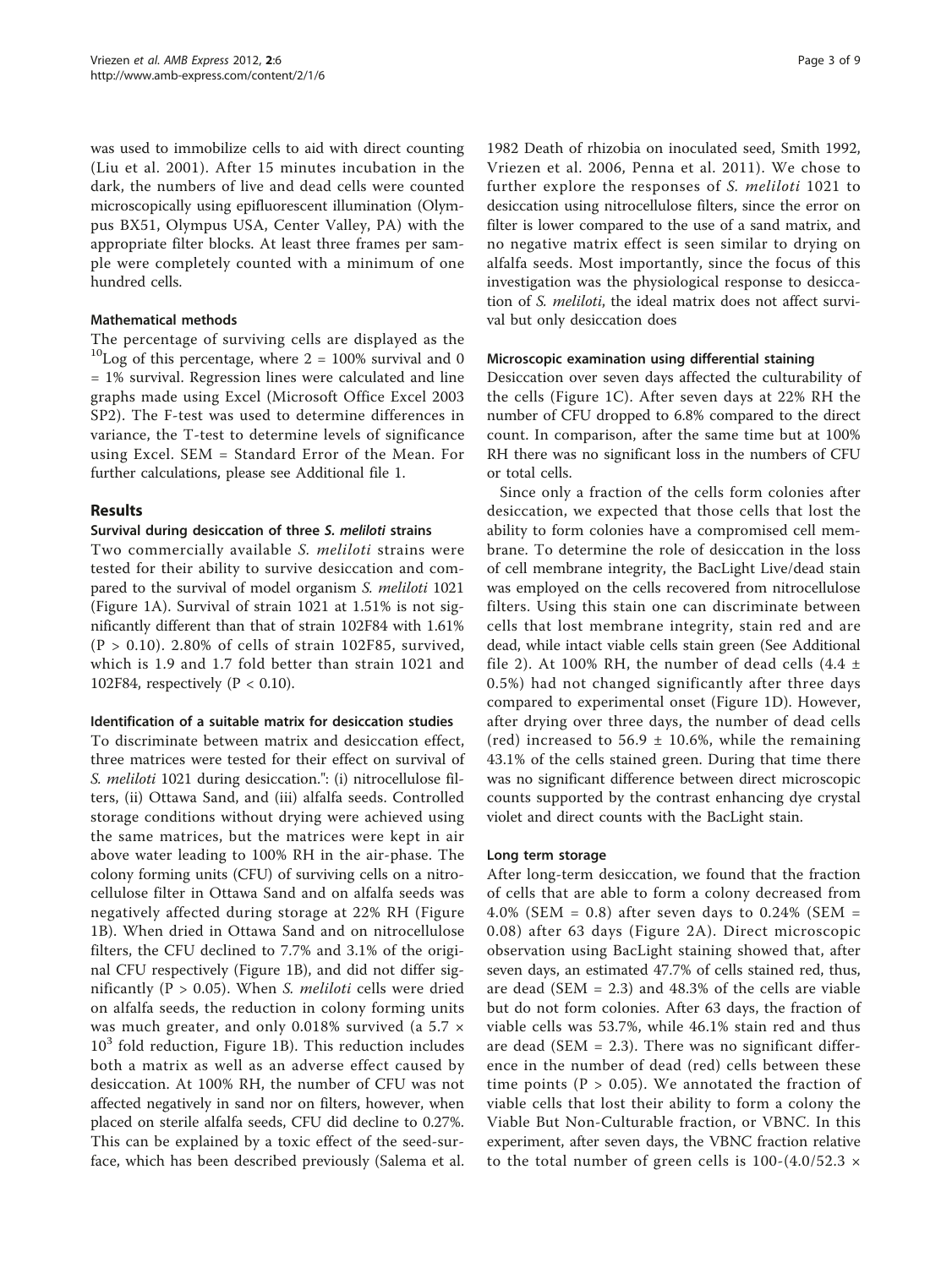Figure 1 Survival and recovery of S. meliloti cells after drying and rewetting. (A) Survival (CFU) of S. meliloti strains 1021, 102F84, and 102F85 in PMM, dried on nitrocellulose filters and stored at 22% relative humidity (RH) for three days (n = 45, 18, 18, respectively). (B) Survival (CFU) of S. meliloti 1021 on nitrocellulose filters, Ottawa sand, or alfalfa seeds. Cells were stored at either 100% (black bar) or 22% RH (white bar) for five days (n = 6). (C) Survival (CFU, white bar) and cell recovery (direct counts, black bar) of cells using a nitrocellulose filter over seven days  $(n = 6)$ . (D) Quantitative recovery of cells (direct count) after three days of storage under 100% or 22% RH on nitrocellulose filters (white bar = cristal violet, light grey bar = Live/dead, dark grey bar = %red, black bar = %green). In all graphs the error bars represent the SEM.



<span id="page-4-0"></span>Vriezen et al. AMB Express 2012, 2:6 http://www.amb-express.com/content/2/1/6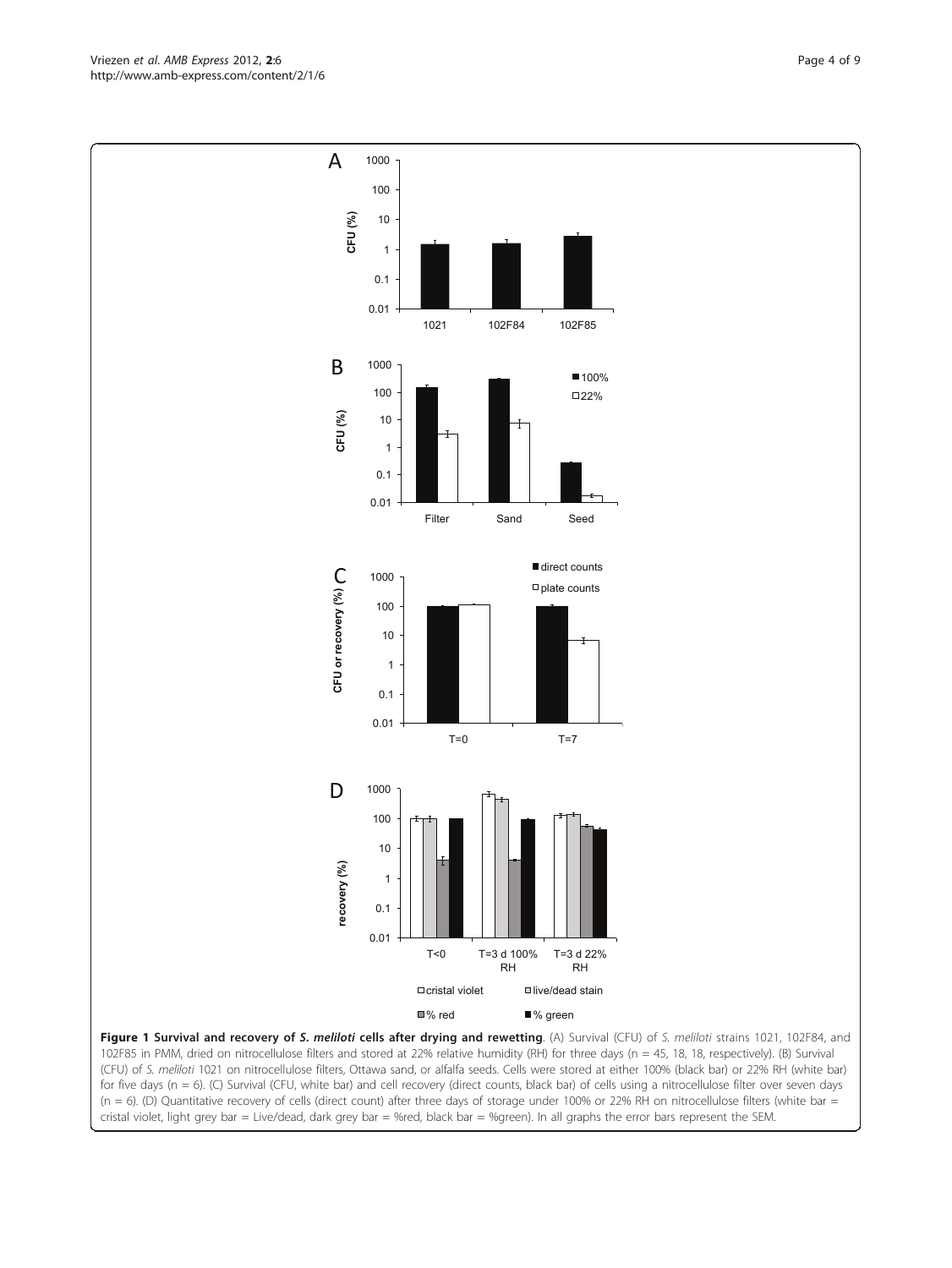$100$ ) = 92.4%. After 63 days, this VBNC fraction is 99.6% (Figure 2A). This fraction may contain VBNC cells that can be resuscitated [\(Maraha, 2007](#page-8-0)).

To estimate the rate of loss of culturability over time, changes in the CFU as well as in the dead fraction of cells during a time course of 63 days was determined

(Figure 2B). The CFU declined as a function of time following the formula: Y(%CFU) = 6.9  $\times$  10<sup>-0.044X</sup> (R<sup>2</sup>= 0.74). The fraction of dead cells followed the regression line: -0.0605X+50.985 ( $\mathbb{R}^2$  = 0.37). Thus, when integrating different time points the CFU declined steadily, while the fraction of viable cells remained similar over

Figure 2 Fate of the recovered S.meliloti 1021 cells after desiccation. (A) Comparison of the fate of recovered cells after desiccation and stored for seven or 63 days (white sector = %CFU, grey sector = %cells that stain red, black sector = %cells identified as VBNC). The difference between the membrane-compromised fractions at both time points is not significant (P > 0.05). (B) Comparison of the fate of recovered S. meliloti 1021 cells over nine weeks of storage. Markers represent: black square = %CFU (Samples taken at T = 7, 14, 28, 42, 63 days with  $n = 27$ , 105, 102, 74, 27 respectively) and the white square = %dead (Red) cells (n = 10 per time-point). Error bars represent SEM. (C) Fraction of cells that lost the ability to form colonies over nine weeks. The number of VBNC cells were calculated relative to total cell number and the number of cells that stained viable. The deduced fraction of VBNC relative to green cells is represented by a black diamond and relative to all cells is white square.

<span id="page-5-0"></span>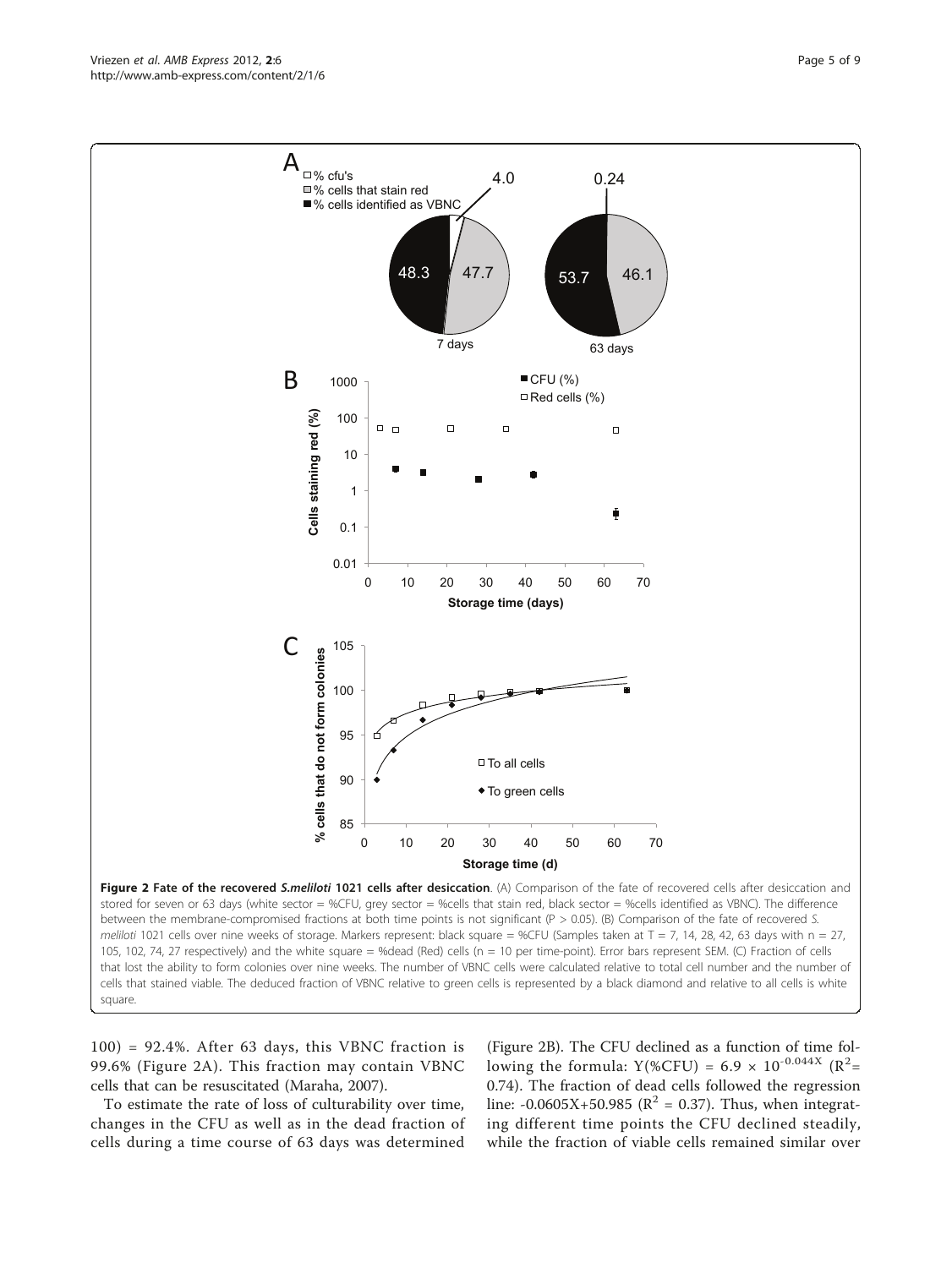<span id="page-6-0"></span>time. A regression line describing the deduced increase of the VBNC fraction, relative to the green fraction of cells, was determined as  $86.6 \times X^{0.039}$  ( $\overline{R}^2 = 0.95$ , Figure [2C\)](#page-5-0). Relative to the total number of cells the VBNC increased by 93.3  $\times$  X<sup>0.018</sup> (R<sup>2</sup> = 0.95, Figure [2C](#page-5-0)).

#### Estimation of storage time

The initial decrease in surviving cells and the rate of decline of CFU during prolonged desiccation both can be combined to estimate the time it takes until all cells have lost the ability to form colonies (Table 1). The survival times using nitrocellulose filters and alfalfa seeds were estimated to reach a final CFU of < 1 (complete loss of culturability) or the final CFU of 1000 (required colony number for seed inocula by French and Canadian standard, [Smith 1992\)](#page-9-0) starting with  $1.0 \times 10^{7}$  cells (the estimated starting CFU at  $T = 0$  in our experiments). We also calculated the loss based on the initial CFU of  $2.0 \times 10^9$ , based on the estimated number of CFU at T = 0 by [Boumahdi et al. \(1999\)](#page-8-0). We concluded, that complete loss of culturability is achieved after  $128 \pm 2$  days of desiccation storage. The estimated lower limit of cells required in inocula for alfalfa seeds will be reached in  $62 \pm 1$  days.

#### **Discussion**

The symbiotic system of rhizobia with legumes can be used to replenish soils with biologically-fixed nitrogen and prevents the need for chemical fertilizers and pollution. To make optimal use of this system, inoculants are employed allowing close contact between the microorganisms and the germinating seed [\(Kosanke et al. 1999](#page-8-0); [Smith 1992;](#page-9-0) [Deaker et al. 2004](#page-8-0)). Powder-based seed inocula require a drying step to enable long-term storage. This drying step can result in a reduction in inoculum quality ([Smith 1992](#page-9-0)), i.e. reduced culturability and infectivity. Although culturability is reduced, a substantial part of the cells are in a viable but non-culturable state (VBNC). The induction of this physiological state by desiccation is a novel and very relevant observation since rhizobial VBNC cells do not infect plants, while

those able to form colonies do as reported for strain S. meliloti 41 ([Basaglia et al. 2007](#page-8-0)).

This physiological state, in which bacterial cells are alive, but not able to form colonies, exists in many microorganisms, including rhizobia ([Manahan and Steck](#page-8-0) [1997](#page-8-0); [Alexander et al. 1999; Basaglia et al. 2007](#page-8-0)). Such a state was first described by [Xu et al. \(1982\),](#page-9-0) and has been extensively reviewed ([Oliver 2005;](#page-9-0) [Maraha 2007](#page-8-0); [Hayes and Low 2009; Barcina and Arana 2009](#page-8-0)). In this study we used the Baclight live/dead stain to discriminate between living cells and dead cells. While it seems accurate to assume that membrane compromised bacterial cells can be considered dead [\(Nebe-von-Caron et](#page-9-0) [al. 2000;](#page-9-0) [Anonymous 2004](#page-8-0); [Berney et al. 2006](#page-8-0), [2007\)](#page-8-0), the reverse, that intact cells are active cells is not necessarily true ([Joux and Lebaron 2000; Berney et al. 2007](#page-8-0)). Although a small fraction of cells with compromised membranes will be able to repair their membranes and grow, and some cells scored as intact will not be able to grow ([Berney et al. 2007; Giao et al. 2009\)](#page-8-0), this differential cell stain remains the method of choice for VBNC studies. The term VBNC applies directly to the observations presented in this manuscript. Cells of Sinorhizobium meliloti 1021, that were rewetted following desiccation, can be divided into three groups: (i) viable cells that form colonies, (ii) viable cells that do not form colonies, the VBNC fraction, and (iii) dead cells which lost membrane integrity.

Group I and II: Many environmental factors have been identified inducing a VBNC state in bacteria, which are natural stress, temperature stress, osmotic upshift, oxygen stress, white light, pasteurization, and chlorination ([Oliver 2005\)](#page-9-0). Also desiccation can induce a VBNC state in E. cloacae ([Pederson and Jacobsen 1993](#page-9-0)) and S. meliloti (this manuscript). The VBNC fraction contains two groups of cells, the temporarily non-culturable and the permanently non-culturable ([Maraha 2007\)](#page-8-0). The challenge is to find the conditions that lead to resuscitation of the temporarily non-culturable fraction. [Barry et al.](#page-8-0) [\(1956\)](#page-8-0) noted that autoclaving media leads to an increase in  $H_2O_2$  preventing growth. Therefore the addition of

|  |  | Table 1 Estimated storage time in days during desiccation on two matrices to achieve target CFU of 1000 or 1 |  |
|--|--|--------------------------------------------------------------------------------------------------------------|--|
|  |  |                                                                                                              |  |

|                                             | Matrix*                                 |           |                                |            |                                             |            |  |  |  |
|---------------------------------------------|-----------------------------------------|-----------|--------------------------------|------------|---------------------------------------------|------------|--|--|--|
|                                             | <b>Nitrocellulose</b><br>$41.6 \pm 7.5$ |           | Ottawa Sand<br>$33.0 \pm 12.8$ |            | Alfalfa seed<br>$(6.2 \pm 2.2) \times 10^3$ |            |  |  |  |
| Initial reduction $(\mathsf{IR}^{\dagger})$ |                                         |           |                                |            |                                             |            |  |  |  |
| Target CFU $(N_f^+)$                        |                                         | 1000      |                                | 1000       |                                             | 1000       |  |  |  |
| Initial CFU $(N_0^5)$                       |                                         |           |                                |            |                                             |            |  |  |  |
| $1 \times 10^{7}$                           | $128 + 2$                               | $60 + 2$  | $134 + 5$                      | $66 \pm 5$ | $78 + 1$                                    | $10 \pm 1$ |  |  |  |
| $2 \times 10^9$                             | $181 + 2$                               | $113 + 2$ | $187 + 5$                      | $118 + 5$  | $131 + 7$                                   | $62 + 1$   |  |  |  |

(\*) Error represent the Standard Error of the Mean with  $n = 6$ 

(†) IR = Initial Reduction ( $N_{t0-5} = N_0/N_t = 5$ )

(‡)  $N_f$  = Target CFU. Complete loss (< 1 CFU), French Canadian Standard = 1000 CFU ([Smith 1992](#page-9-0))

(§)  $N_0$  = Initial CFU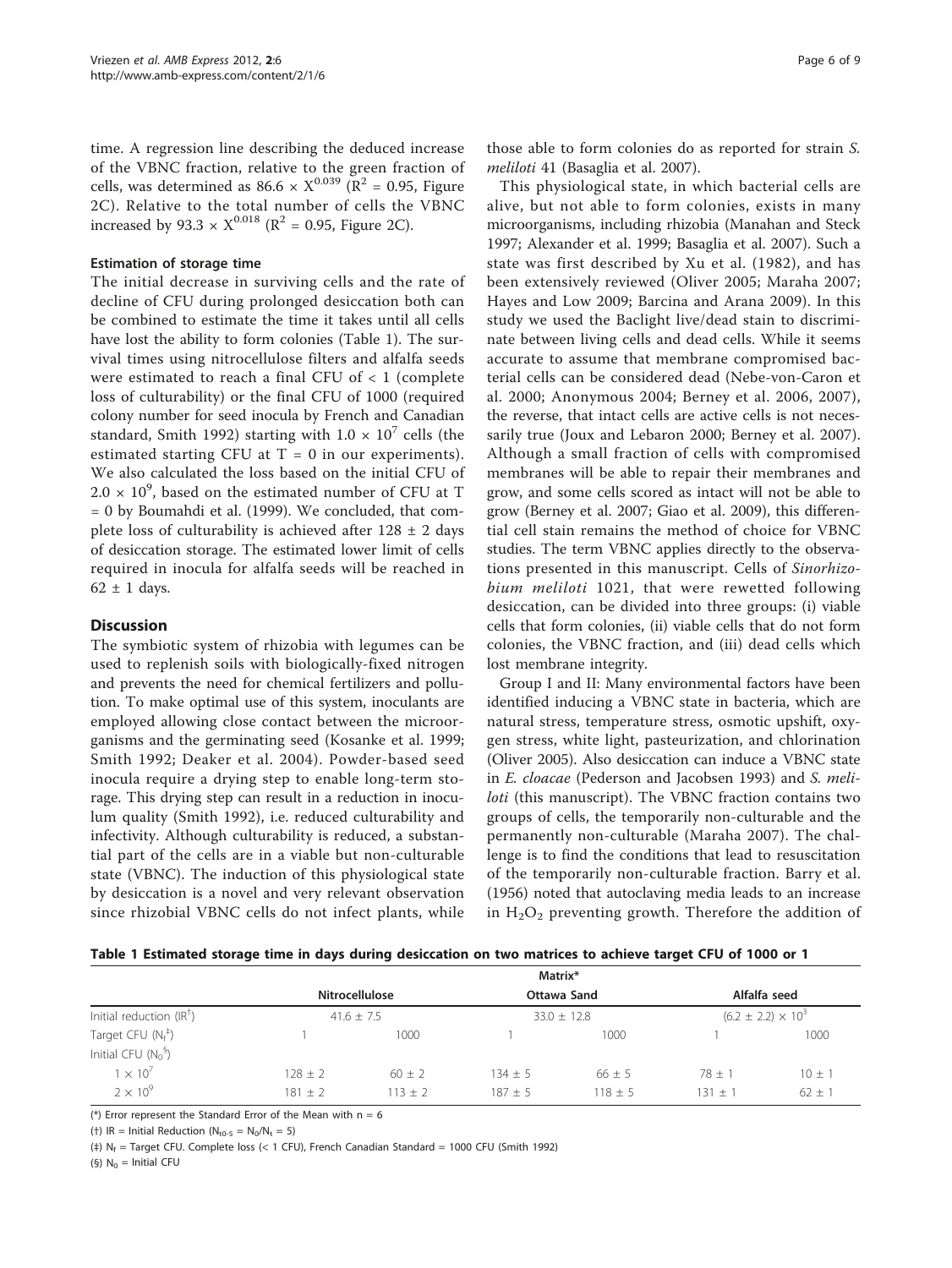sodium pyruvate and catalase to the medium increased resuscitation in many organisms ([Mizunoe et al. 1999](#page-8-0); [Imazaki and Nakaho 2009\)](#page-8-0). We also attempted to resuscitate cells by plating and counting on different media (TY and YMB), with the addition of catalase or sodium pyruvate, and investigated different plating methods, regular and plate drop methods (data not shown). We were not able to increase the number of CFU amongst the cells that we considered to be in the VBNC state. [Basaglia et al. \(2007\)](#page-8-0) shows that lack of  $O_2$  leads to a VBNC state in S. meliloti strain 41, another model organism, however,  $O_2$  supplementation alone does not result in resuscitation, nor did the addition of catalase, which is in agreement with our results. We also tested the effect of oxic versus anoxic conditions on survival but found that it did not increase CFU over 63 days of storage at 22% RH (data not shown). Based on these findings it appears that all VBNC cells are in a permanent state of non-culturability. [Manahan and Steck](#page-8-0) [\(1997\)](#page-8-0) showed that tap water induced the VBNC state in S. meliloti 1021, however, the inducing component may have been copper in the tap water as was later shown by [Alexander et al. \(1999\)](#page-8-0) for A. tumefaciens and R. leguminosarum.

Group III: Desiccation leads to an increase in the fraction of cells that lost membrane integrity. This desiccation induced loss of membrane integrity can be caused by changes in phase transition of phospholipids ([Potts](#page-9-0) [1994](#page-9-0); [Leslie et al. 1995](#page-8-0)), by hypo-osmotic stresses during rewetting and the consequent breakage of the cell wall ([Bushby and Marshall 1977](#page-8-0) Desiccation induced damage to the cell envelope of root nodule bacteria, 1977 Some factors affecting the survival of root nodule bacteria on desiccation; [Salema et al. 1982](#page-9-0) Rupture of nodule bacteria on drying and rehydration), and by lipid per-oxidation when cells are not able to repair damages during low water availability ([Borst et al. 2000](#page-8-0); [Billi and Potts](#page-8-0) [2002](#page-8-0)). Currently, it is not known which of the above listed processes are the underlying mechanisms for our observations.

Another possible explanation for the occurrence of VBNC cells after desiccation is that these cells are without functional template for replication of DNA. DNA is a major target of desiccation in microorganisms, including E.coli ([Asada et al. 1979](#page-8-0)) and D. radiodurans ([Matti](#page-8-0)[more and Battista 1996\)](#page-8-0), as degradation of DNA is common as a response to desiccation. In rhizobia, desiccation sensitive mutants were isolated with mutations in the DNA repair systems [\(Humann et al. 2009\)](#page-8-0), confirming that rhizobia are similarly affected by desiccation. It would be interesting to see if the CFU of rhizobia increases after desiccation with in-trans expression of DNA repair enzymes.

In this study we estimated the effect of storage time during nine weeks of desiccation of S. meliloti 1021. The reduction of CFU is  $0.044$  <sup>10</sup>Log per day, a 10-fold decrease per 22 days. Using our data, it is possible to estimate the storage time to reach sterility or the required lower limit for successful seed inoculation of 1000 CFU/seed. E.g. when dried on nitrocellulose, a sample containing  $10^7$  CFU would lead to sterility in 128 days (Table [1\)](#page-6-0). However, when  $2 \times 10^9$  bacteria per filter are assumed (for easy comparison the same amount of S. meliloti RCR2011 cells was taken which [Boumahdi et al. \(1999\)](#page-8-0) had placed on a filter), sterility or the minimum of 1000 CFU ([Smith 1992](#page-9-0)) would be reached after 113 days, and the complete loss of CFU after 181 days. When dried on the seed, the time it takes S. meliloti 1021 to reach the standard of 1000 CFU is 10 days, and 62 days with an initial cell number of  $10^7$  and  $2 \times 10^9$ , respectively. Since this is substantially shorter than the estimates by [Boumahdi et al.](#page-8-0) [\(1999\)](#page-8-0), the estimated storage time can not be estimated by only using survival rates after the initial decline in CFU, but should take into account the fast decrease in CFU during the early phases of drying. Additionally, when dried in the lag- and stationary phase on a filter under 22% RH of the air phase [Boumahdi et al. \(1999\)](#page-8-0) found S. meliloti 2011 to survive for 457 and 138 days, respectively. We determined a storage time of 113 days. This study extended the excellent findings by [Boumahdi](#page-8-0) [et al. \(1999\)](#page-8-0). The discrepancies between the results can be explained by the differences in the methods. In contrast to our method, [Boumahdi et al. \(1999\)](#page-8-0) used filter suction and a much higher concentration of cells. Unfortunately, this group did not provide a bi-phasic survival curve, or used lag-phase cells in their storage time estimations. Furthermore, it is unclear if the cells they had used were growing cells or diluted late stationary phase cells. This is important, since the physiological differences between the two types are expected to have different responses to desiccation ([Vriezen et al. 2006](#page-9-0)).

The observation and study of the appearance of VBNC cells is extremely important for the interpretation and risk assessment of data regarding the fate of rhizobial cells in soil and seed inocula. Our study shows that (i) desiccation induces a VBNC state in S. meliloti, which has not been reported before; (ii) finding methods to avoid a VBNC state may improve the quality of dry base seed inocula, considering the finding by [Basaglia et](#page-8-0) [al. \(2007\)](#page-8-0) that only resuscitated VBNC cells can successfully infect plant roots; (iii) the commercial *Sinorhizo*bium meliloti strain 102F85 survives short term desiccation better than strains 102F84 and 1021, and (iv) underestimation of survival may have consequences for the spread of introduced rhizobia.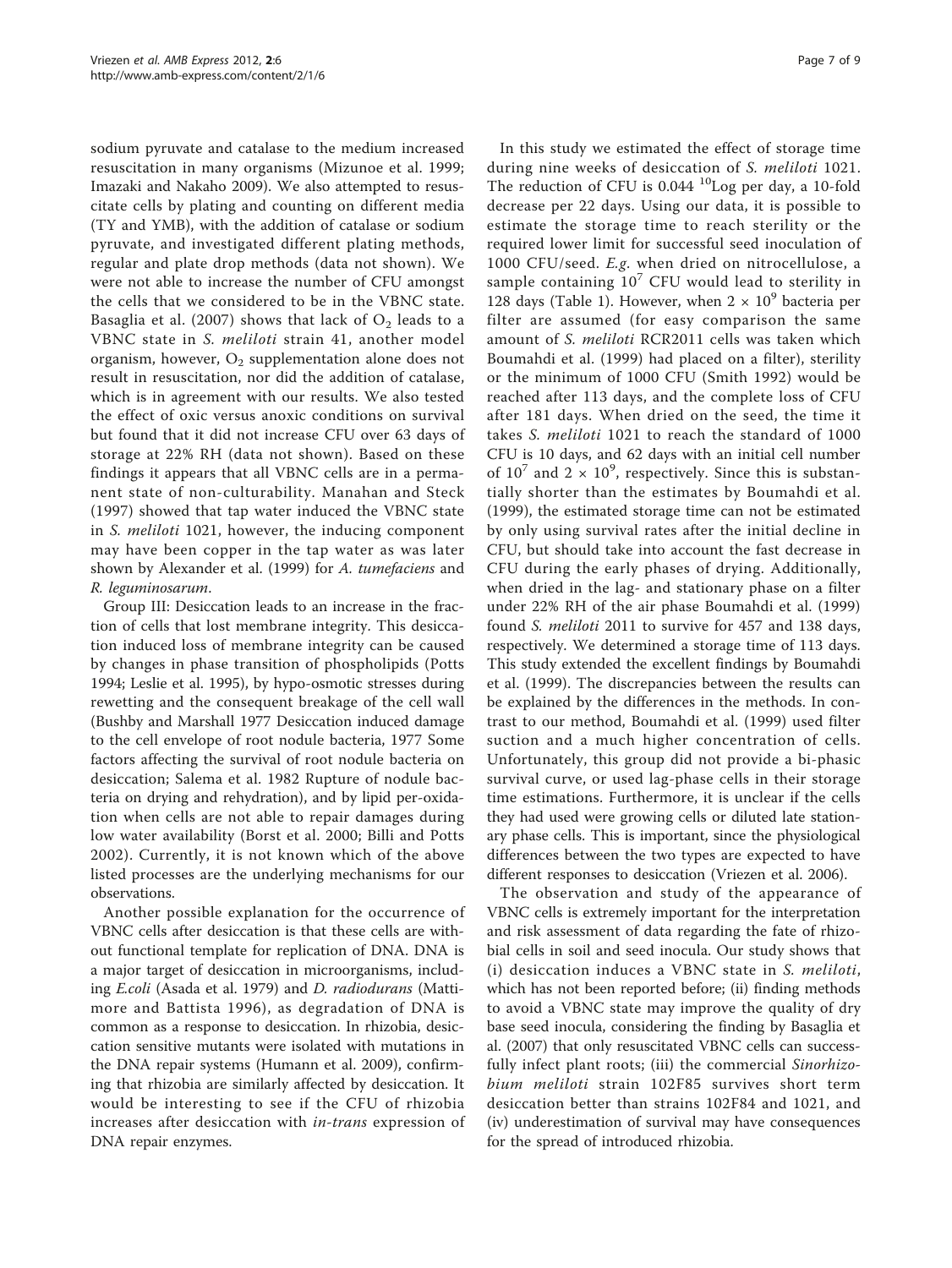#### <span id="page-8-0"></span>Additional material

[Additional file 1: M](http://www.biomedcentral.com/content/supplementary/2191-0855-2-6-S1.PDF)athematical methods. This file contains an explanation of the mathematical methods used throughout the manuscript.

#### [Additional file 2: E](http://www.biomedcentral.com/content/supplementary/2191-0855-2-6-S2.PDF)xample of bac/light direct counting results.

Photographic image of Syto9 and Propidium iodine stained cells stored at 100% RH (A) and after drying and rewetting (B).

#### Acknowledgements

This work was partially funded by Novozyme grant 74576 to F.J.dB. and USDA Hatch grant 1024 to K.N. Furthermore, we thank J. Wopereis at Smith College, Northampton/MA, for use of the epifluorescent microscope, and Dr. R.S. Smith at Novozyme for critically reading the manuscript.

#### Author details

<sup>1</sup> Plant Research Laboratory-DOE, Michigan State University, East Lansing, Michigan, USA, MI 48824<sup>2</sup> Department of Microbiology, University of Massachusetts, Amherst, Massachusetts, USA, MA 01003 <sup>3</sup>CNRS-INRA, Laboratoire des Interaction Plantes Micro-organismes (LIPM), Castanet Tolosan, CEDEX, France

#### Competing interests

The authors declare that they have no competing interests.

Received: 11 January 2012 Accepted: 20 January 2012 Published: 20 January 2012

#### References

- Alexander E, Pham D, Steck TR (1999) [The viable but non-culturable condition is](http://www.ncbi.nlm.nih.gov/pubmed/10427081?dopt=Abstract) induced by copper in [Agrobacterium tumefaciens](http://www.ncbi.nlm.nih.gov/pubmed/10427081?dopt=Abstract) and Rhizobium [leguminosarum](http://www.ncbi.nlm.nih.gov/pubmed/10427081?dopt=Abstract). Appl Environ Microbiol 65:3754–6
- Anonymous (2004) Live/dead baclight bacterial viability kits manufacturers manual. Invitrogen, Carlsbad, CA
- Asada S, Takano M, Shibasaki I (1979) [Deoxyribonucleic acid strand breaks during](http://www.ncbi.nlm.nih.gov/pubmed/373625?dopt=Abstract) drying of Escherichia coli [on a hydrophobic filter membrane.](http://www.ncbi.nlm.nih.gov/pubmed/373625?dopt=Abstract) Appl Environ Microbiol 37:266–73
- Atlas RM, Parks LC (1993) Handbook of Microbiological Media. CRC Press, Ann Arbor
- Barcina I, Arana I (2009) The viable but non-culturable phenotype: a crossroads in the life-cycle of non-differentiating bacteria? Rev in Environ Sci and Biotech 8:245–55. doi:10.1007/s11157-009-9159-x.
- Barry VC, Conalty ML, Dennedy JM, Winder F (1956[\) Peroxide formation in](http://www.ncbi.nlm.nih.gov/pubmed/13369473?dopt=Abstract) [bacteriological media.](http://www.ncbi.nlm.nih.gov/pubmed/13369473?dopt=Abstract) Nature 178:596–7. doi:10.1038/178596a0.
- Basaglia M, Povolo S, Casella S (2007) [Resuscitation of viable but non-culturable](http://www.ncbi.nlm.nih.gov/pubmed/17253091?dopt=Abstract) Sinorhizobium meliloti [41 prp4-luc: effects of oxygen and host plant.](http://www.ncbi.nlm.nih.gov/pubmed/17253091?dopt=Abstract) Curr Microbiol 54:167–74. doi:10.1007/s00284-005-0482-3.
- Beringer JE (1974) R factor transfer in [Rhizobium leguminosarum](http://www.ncbi.nlm.nih.gov/pubmed/4612098?dopt=Abstract). J Gen Microbiol 84:188–98
- Berney M, Hammes F, Bosshard F, Weilenmann HU, Egli T (2007) [Assessment and](http://www.ncbi.nlm.nih.gov/pubmed/17384309?dopt=Abstract) [interpretation of bacterial viability by using the live/dead baclight kit in](http://www.ncbi.nlm.nih.gov/pubmed/17384309?dopt=Abstract) [combination with flow cytometry.](http://www.ncbi.nlm.nih.gov/pubmed/17384309?dopt=Abstract) Appl Environ Microbiol 73:3283–90. doi:10.1128/AEM.02750-06.
- Berney M, Weilenmann HU, Egli T (2006) Flow-cytometric study of vital cellular functions in Escherichia coli during solar disinfection (sodis). Microbiol 152:1719–29. doi:10.1099/mic.0.28617-0.
- Billi D, Potts M (2002[\) Life and death of dried prokaryotes.](http://www.ncbi.nlm.nih.gov/pubmed/11881900?dopt=Abstract) Res Microbiol 153:7–12. doi:10.1016/S0923-2508(01)01279-7.
- Borst JW, Visser NV, Kouptsova O, Visser AJ (2000[\) Oxidation of unsaturated](http://www.ncbi.nlm.nih.gov/pubmed/10962288?dopt=Abstract) [phospholipids in membrane bilayer mixtures is accompanied by membrane](http://www.ncbi.nlm.nih.gov/pubmed/10962288?dopt=Abstract) [fluidity changes.](http://www.ncbi.nlm.nih.gov/pubmed/10962288?dopt=Abstract) Biochim Biophys Acta 1487:61–73
- Boumahdi M, Mary P, Hornez JP (1999) [Influence of growth phases and](http://www.ncbi.nlm.nih.gov/pubmed/10583690?dopt=Abstract) [desiccation on the degrees of unsaturation of fatty acids and the survival](http://www.ncbi.nlm.nih.gov/pubmed/10583690?dopt=Abstract) [rates of rhizobia.](http://www.ncbi.nlm.nih.gov/pubmed/10583690?dopt=Abstract) J Appl Microbiol 87:611–9. doi:10.1046/j.1365- 2672.1999.00860.x.
- Bushby H, Marshall K (1977) Desiccation induced damage to the cell envelope of root nodule bacteria. Soil Biol Biochem 9:149–52. doi:10.1016/0038-0717(77) 90066-9.

Bushby H, Marshall K (1977) Some factors affecting the survival of root nodule bacteria on desiccation. Soil Biol Biochem 9:143–47. doi:10.1016/0038-0717 (77)90065-7.

Catroux G, Hartmann A, Revellin C (2001) Trends in rhizobial inoculant production and use. Plant and Soil 230:21–30. doi:10.1023/A:1004777115628.

Chenu C (1993) Clay- or sand-polysaccharide associations as models for the interface between micro-organisms and soil: water related properties and microstructure. Geoderma 56:143–56. doi:10.1016/0016-7061(93)90106-U.

Deaker R, Roughley RJ, Kennedy IR (2004) Legume seed inoculation technology-a review. Soil Biol Biochem 36:1275–88. doi:10.1016/j.soilbio.2004.04.009.

- Dye M (1982) A note on some factors affecting the survival of Rhizobium cultures during freeze drying and subsequent storage. J Appl Microbiol 52:461–64. doi:10.1111/j.1365-2672.1982.tb05078.x.
- Estrella M, Pieckenstain F, Marina M, Dìaz L, Ruiz O (2004) Cheese whey: an alternative growth and protective medium for Rhizobium loti cells. J Ind Microbiol Biotech 31(3):122–26. doi:10.1007/s10295-004-0124-y.
- Gião MS, Wilks SA, Azevedo NF, Vieira MJ, Keevil CW (2009[\) Validation of syto9/](http://www.ncbi.nlm.nih.gov/pubmed/19043657?dopt=Abstract) propidium [iodide uptake for rapid detection of viable but non-cultivable](http://www.ncbi.nlm.nih.gov/pubmed/19043657?dopt=Abstract) [Legionella pneumophila](http://www.ncbi.nlm.nih.gov/pubmed/19043657?dopt=Abstract). Microb Ecol 58:56–62. doi:10.1007/s00248-008-9472-x.
- Hayes CS, Low DA (2009[\) Signals of growth regulation in bacteria.](http://www.ncbi.nlm.nih.gov/pubmed/19854099?dopt=Abstract) Curr Opin Microbiol 12:667–73. doi:10.1016/j.mib.2009.09.006.
- Humann JL, Ziemkiewicz HT, Yurgel SN, Kahn ML (2009) [Regulatory and DNA](http://www.ncbi.nlm.nih.gov/pubmed/19028909?dopt=Abstract) [repair genes contribute to the desiccation resistance of](http://www.ncbi.nlm.nih.gov/pubmed/19028909?dopt=Abstract) Sinorhizobium meliloti [1021.](http://www.ncbi.nlm.nih.gov/pubmed/19028909?dopt=Abstract) Appl Environ Microbiol 75:446–53. doi:10.1128/AEM.02207-08.
- Imazaki I, Nakaho K (2009) Temperature-upshift-mediated revival from the sodium-pyruvate recoverable viable but non-culturable state induced by low temperature in Ralstonia solanacearum: linear regression analysis. J Gen Plant Path 75:213–26. doi:10.1007/s10327-009-0166-0.
- Jones KM, Kobayashi H, Davies BW, Taga ME, Walker GC (2007[\) How rhizobial](http://www.ncbi.nlm.nih.gov/pubmed/17632573?dopt=Abstract) [symbionts invade plants: the](http://www.ncbi.nlm.nih.gov/pubmed/17632573?dopt=Abstract) Sinorhizobium-medicago model. Nat Rev Microbiol 5:619–33. doi:10.1038/nrmicro1705.
- Joux F, Lebaron P (2000) [Use of fluorescent probes to assess physiological](http://www.ncbi.nlm.nih.gov/pubmed/11099939?dopt=Abstract) [functions of bacteria at single-cell level.](http://www.ncbi.nlm.nih.gov/pubmed/11099939?dopt=Abstract) Microbes Infect 2:1523–35. doi:10.1016/S1286-4579(00)01307-1.
- Kaci Y, Heyraud A, Barakat M, Heulin T (2005[\) Isolation and identification of an](http://www.ncbi.nlm.nih.gov/pubmed/15862451?dopt=Abstract) EPS-producing Rhizobium [strain from arid soil \(Algeria\): characterization of its](http://www.ncbi.nlm.nih.gov/pubmed/15862451?dopt=Abstract) [EPS and the effect of inoculation on wheat rhizosphere soil structure.](http://www.ncbi.nlm.nih.gov/pubmed/15862451?dopt=Abstract) Res Microbiol 156:522–31. doi:10.1016/j.resmic.2005.01.012.
- Kosanke J, Osburn R, Smith R, Liphatech Inc (1999) Process for preparation of bacterial agricultural products. Canada Brevet-Patent. 2,073,507, 6 April 1999
- Kosanke JW, Osburn RM, Shuppe GI, Smith RS (1992[\) Slow rehydration improves](http://www.ncbi.nlm.nih.gov/pubmed/1504917?dopt=Abstract) [the recovery of dried bacterial populations.](http://www.ncbi.nlm.nih.gov/pubmed/1504917?dopt=Abstract) Can J Microbiol 38:520–5. doi:10.1139/m92-086.
- Kremer RJ, Peterson HL (1983[\) Effects of carrier and temperature on survival of](http://www.ncbi.nlm.nih.gov/pubmed/16346313?dopt=Abstract) Rhizobium [spp. in legume inocula: Development of an improved type of](http://www.ncbi.nlm.nih.gov/pubmed/16346313?dopt=Abstract) [inoculant.](http://www.ncbi.nlm.nih.gov/pubmed/16346313?dopt=Abstract) Appl Environ Microbiol 45:1790–4
- Leslie SB, Israeli E, Lighthart B, Crowe JH, Crowe LM (1995) [Trehalose and sucrose](http://www.ncbi.nlm.nih.gov/pubmed/7486995?dopt=Abstract) [protect both membranes and proteins in intact bacteria during drying.](http://www.ncbi.nlm.nih.gov/pubmed/7486995?dopt=Abstract) Appl Environ Microbiol 61:3592–7
- Liu J, Dazzo FB, Glagoleva O, Yu B, Jain AK (2001) CMEIAS: A Computer-Aided System for the Image Analysis of Bacterial Morphotypes in Microbial Communities. Microbiol Ecol 41:173–194
- Manahan SH, Steck TR (1997) The viable but non-culturable state in Agrobacterium tumefaciens and Rhizobium meliloti. Microbiol Ecol 22:29–37. doi:10.1111/j.1574-6941.1997.tb00353.x.
- Maraha N (2007) Physiological status of bacteria used for environmental applications. Dissertation, Karolinska Institutet
- Mary P, Ochin D, Tailliez R (1985[\) Rates of drying and survival of](http://www.ncbi.nlm.nih.gov/pubmed/16346846?dopt=Abstract) Rhizobium meliloti [strains during storage at different relative humidities.](http://www.ncbi.nlm.nih.gov/pubmed/16346846?dopt=Abstract) Appl Environ Microbiol 50:207–11
- Mary P, Ochin D, Tailliez R (1986) Growth status of rhizobia in relation to their tolerance to low water activities and desiccation stresses. Soil Biol Biochem 18:179–84. doi:10.1016/0038-0717(86)90024-6.
- Mattimore V, Battista JR (1996) Radioresistance of Deinococcus radiodurans: functions necessary to survive ionizing radiation are also necessary to survive prolonged desiccation. J Bac 178:633–7
- Meade HM, Long SR, Ruvkun GB, Brown SE, Ausubel FM (1982) Physical and genetic characterization of symbiotic and auxotrophic mutants of Rhizobium meliloti induced by transposon Tn5 mutagenesis. J Bac 149:114–22
- Mizunoe Y, Wai SN, Takade A, Yoshida S (1999) [Restoration of culturability of](http://www.ncbi.nlm.nih.gov/pubmed/10398754?dopt=Abstract) starvation-stressed [and low-temperature-stressed](http://www.ncbi.nlm.nih.gov/pubmed/10398754?dopt=Abstract) Escherichia coli O157 cells